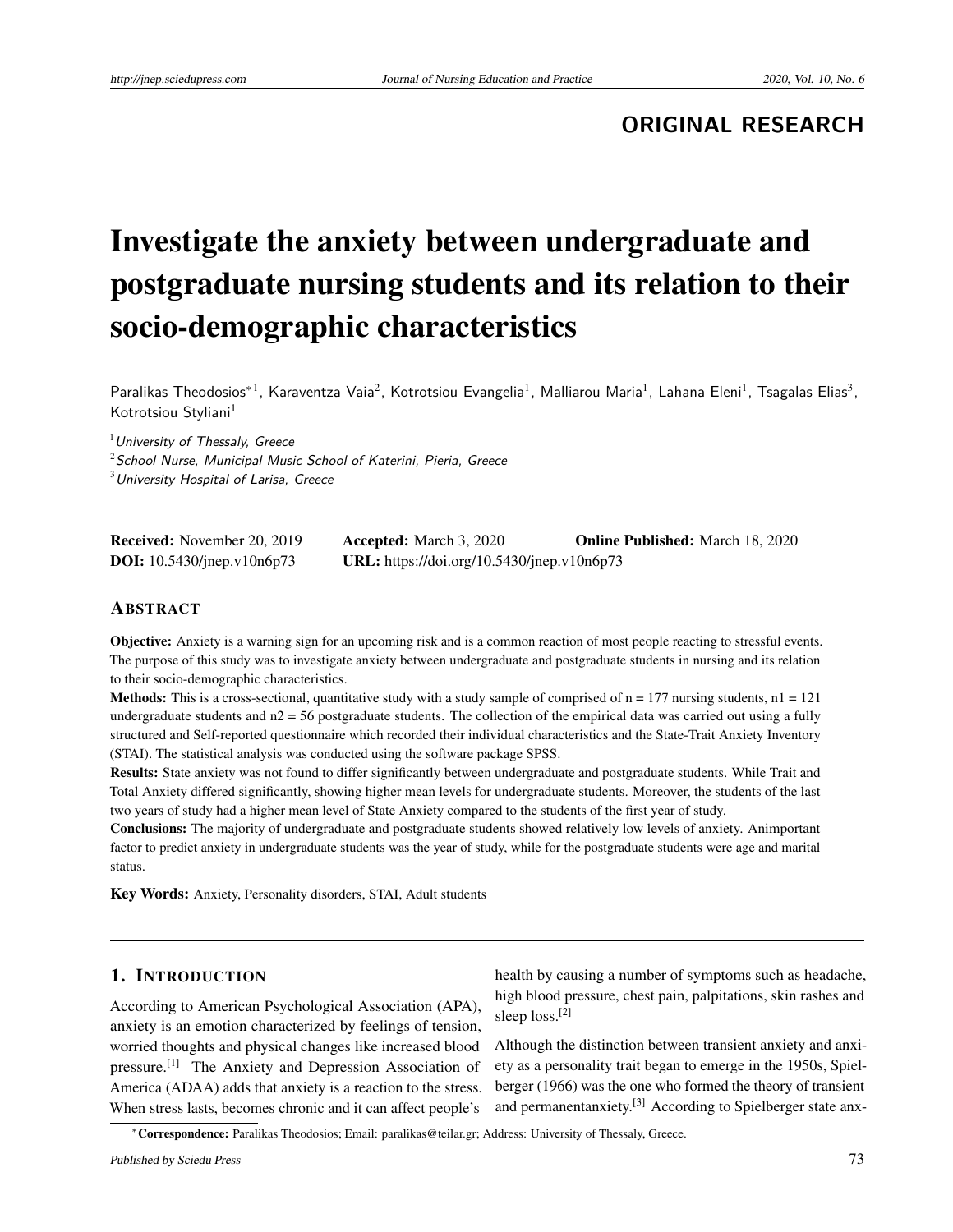iety refers to an existing or immediate emotional state characterized by anxiety and tension. Trait anxiety refers to the predisposition to perceive specific situations as threatening and to react to them with varying levels of transient anxiety. State anxiety is characterized by subjective, perceived feelings of anxiety and tension, accompanied or associated with the activation or stimulation of the autonomic nervous system. Trait anxiety is an acquired behavioral predisposition that makes the individual perceive a set of objectively non-threatening situations as threatening and reactive to them with anxiety disproportionate in intensity relative to the size of the objective risk. Individuals with high trait anxiety perceive more situations as threatening and respond to threatened situations with higher levels of state anxiety status or both.

The beginning of student life is an important period of transition from adolescence to young adulthood. It is a period with various lifestyle changes that start with moving away from home and independence from the family.<sup>[\[4\]](#page-7-3)</sup> This situation marks a change in the way of living, with the management of everyday economic problems, new social surroundings, academic requirements as well as physical and emotional problems.[\[5\]](#page-7-4)

Several times, anxiety leads to the adoption of harmful health methods such as smoking, alcohol, substance abuse, lack of sleep, and limited physical activity.[\[6\]](#page-7-5) Thus, the mental health of students is affected by stressful stimuli throughout the academic years.Of courseeach student faces anxiety in a different way. It depends on his personality, character, and elements such as self-awareness and self-confidence that limit the chances of anxiety attacks.[\[7\]](#page-7-6)

The purpose of this study was to investigate anxiety levels between undergraduate and postgraduate nursing students and their relationship to their socio-demographic characteristics.

#### Background

Academic stress is the most common emotional and mental state experienced by students during their student years. Stress is the result of a wide range of issues. It involves a challenging path with a different education system, high social expectations, given the later competition in the labor market, emotional and mental burden including test examinations.[\[8\]](#page-7-7)

Anxiety among undergraduate and postgraduate students is a multi-faceted situation, arising both from academic and nonacademic factors, including socio-cultural, environmental and psychological characteristics.Stress levels can be staggered in significant proportions by a multitude of students and show signs of anxiety.<sup>[\[9\]](#page-7-8)</sup> In some students, anxiety can

cause negative emotions, both academic and personal, discomfort and affect their career. However, a proportion of students may be positively motivated to be associated with the anxiety.[\[10\]](#page-7-9)

In a survey conducted to investigate quality of life in postgraduate students, it was found that they are experiencing more stress during their training. They are emotionally vulnerable especially during the first year of studies and face adaptation problems. Additionally, students belonging to this category are among the high-risk groups for the development of emotional disorders during their postgraduate studies.<sup>[\[11\]](#page-7-10)</sup>

During the examination period, student anxiety is increasing. It is a period where the individual is experiencing an evaluation process with possible failure or success result. Irrespective of age, gender, economic and social status anxiety can occur with a continuous increase in the youth population, mainly in the student, which stems from the requirements of the academic career. The most common forms of anxiety are transient or instantaneous (state anxiety) and generalized anxiety associated with the overall academic performance of students. $[12, 13]$  $[12, 13]$  $[12, 13]$ 

In particular, several surveys for students, mostly early years of studies, have shown that anxiety during this period is due to poor organization and poor preparation to participate in the examination process. Furthermore, the transitional situation, from secondary education to university, has a major role in adaption difficulties to new requirements. It has been found that state anxiety, which occupies the students, increases more at the time of the examination whether it is oral or written in relation to the generalized anxiety prevailing throughout the examination period. In addition, state anxiety before the start of the examination period is associated with nervousness and anxiety reactions and is significantly reduced at the end of the exam or/and the positive performance of the students in the course. However, even after the exam, anxiety is an important risk factor for physical and emotional exhaustion of students.[\[14,](#page-7-13) [15\]](#page-8-0)

Students appear to have consistently high levels of anxiety and depression in relation to the general population throughout their studies as they are burdened by stressors factors that affect physical and mental health.<sup>[\[16\]](#page-8-1)</sup> High levels of anxiety are often associated with low self-esteem, economic problems, oppression from the family environment, and exhaustion during the exam, and lack of time. Consequences of the accumulated stress of the students are physical and mental exhaustion, anxiety that is often unmanageable, depression, increased alcohol and nicotine use.<sup>[\[17\]](#page-8-2)</sup> Consequently, students may develop dysfunctional management modes and solving the aforementioned problems with an impact on both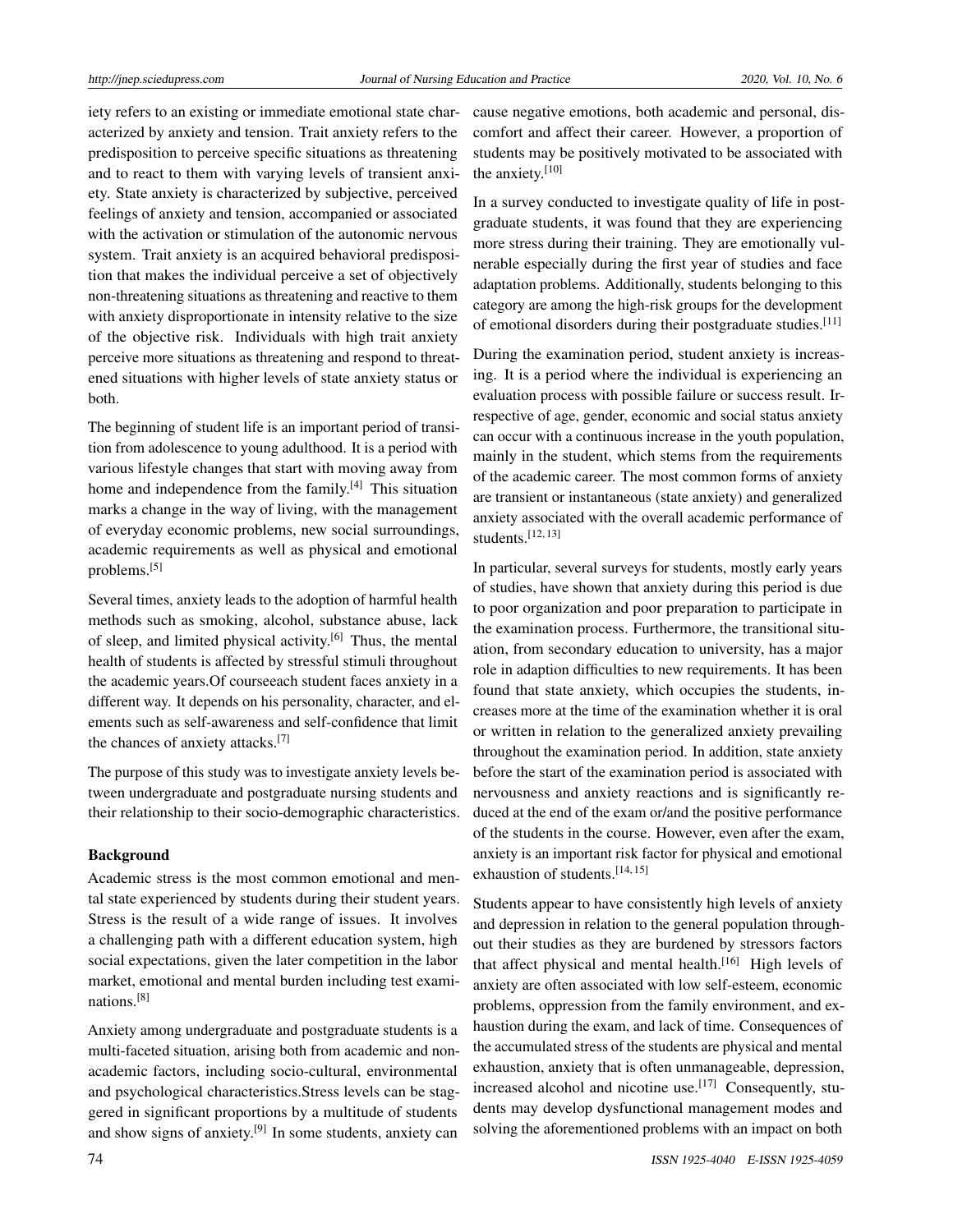interpersonal relationships and on health and academic obligations. If there is no timely treatment, there may be a risk of interruption of studies.<sup>[\[13\]](#page-7-12)</sup> Healthcare specialists and healthcare students, have higher levels of anxiety compared to other occupations because of their high job demands and responsibilities. Higher levels of anxiety are noted in clinical training with increased blood pressure and heart rate.<sup>[\[18\]](#page-8-3)</sup>

#### 2. METHODS

#### 2.1 Study design and sample

This is a Descriptive correlational Cross-Sectional Study.The study sample was comprised of Undergraduate and Postgraduate Nursing Students. Most specifically a total of 177 nursing students, took part in the study. They are undergraduate students from the Nursing Department of the Technological Educational Institute (TEI) of Thessaly (n:121) and Postgraduate students from the Postgraduate Program in Mental Health/Nursing Department/TEI of Thessaly and the Postgraduate Program in Primary Health Care/Medicine Department of Medicine/University of Thessaly and Nursing Department/TEI of Thessaly (n:56). The sampling method applied was that of the Non-Probability Sampling, and in particular the Convenience Sampling technique.

#### 2.2 Instrument

The collection of the empirical data of the research was carried out using a fully structured and self-completed questionnaire. In particular, the questionnaire consisted of two parts: (A) Form of recording theirof individual characteristics. This part included questions about the socio-demographic characteristics (gender, age, marital status, year of study, place of permanent residence and working status) of undergraduate and postgraduate nursing students. (B).

The State-Trait Anxiety Inventory (STAI) of Spielberger et al., (1970) was used as a measure of Anxiety. Spielberger's STAI Scale is a self-report questionnaire that has been used in numerous surveys around the world as a tool for measuring anxiety. The State-Trait Anxiety Inventory (STAI) is a psychological inventory based on a 4-point Likert scale and consists of 40 questions on a self-report basis. The STAI measures two types of anxiety – state anxiety, or anxiety about an event, and trait anxiety, or anxiety level as a personal characteristic. Direct expressions state negative feelings while reverse expressions state positive feelings. There are ten reverse expressions in the state anxiety sub-scale, items no. 1, 2, 5, 8, 10, 11, 15, 16, 19 and 20. There are seven reverse expressions in the trait anxiety sub-scale, items no. 21, 26, 27, 30, 33, 36 and 39. The scores obtained from both scales can theoretically vary between 20 and 80. Higher scores are positively correlated with higher levels of anxiety. The minimum score of each Subscale is 20 and the maximum is Published by Sciedu Press 75

80, while the score for the sum scale ranges from 40 to 160. Higher scores indicate higher levels of Anxiety.<sup>[\[19\]](#page-8-4)</sup>

The Greece-adapted version of the STAI Scale used in this research work was done by Liakos and Giannitsi (1984).<sup>[\[20\]](#page-8-5)</sup>

#### 2.3 Procedure

The survey data collection took place between November and December 2017. The questionnaire was provided to the students and the appropriate instructions for completing it were given at the university facilities. Purposive sampling procedure was applied and 177 students comprised the study sample. The participation of the students was voluntary, anonymous and all ethical rules of research were ensured. This paper was approved by the human subjectsethics board of the Committee of Education and Research of TEI of Thessaly and was conducted in accordance with the Helsinki Declaration of 1975, as revised in 2013.

#### 2.4 Data analysis

The empirical research material was processed and statistically analyzed with the "SPSS (Statistical Package for the Social Science) 19.0 for Windows" software package, using methods of Descriptive and Inferential Statistics.

In particular, descriptive analysis included the frequency distribution for the qualitative variables (absolute and relative% frequency) as well as estimations of the position and variance parameters for the quantitative variables (mean, standard deviation, median, minimum and maximum). Induction analysis applied in order to investigate possible correlations. Reliability of STAI Anxiety Scale was tested using Cronbach alfa (see Table 1) .More in detail, the Pearson Correlation Coefficient (r), *t*-test for independent samples, one-way analysis of variance (ANOVA), chi-square test for independency and multiple linear regression were used. The levels of significance (*p* value) were twofold and the level of acceptable statistical significance was set to  $p < .05$ . Normality was tested using Kolmogorov-Smirnov and Shapiro-Wilk (see Table 2).

Table 1. Reliability test for STAI Anxiety Scale of Undergraduate and Postgraduate Nursing Students (n = 177)

| <b>STAI Scale</b> | Cronbach's<br>alpha | $Mean \pm SD$     | Median | Min-Max   |
|-------------------|---------------------|-------------------|--------|-----------|
| State anxiety     | 0.88                | $41.64 + 9.49$    | 41.00  | $20 - 70$ |
| Trait anxiety     | 0.86                | $42.82 + 8.89$    | 43.00  | $21-67$   |
| Total anxiety     | 0.92                | $84.46 \pm 16.86$ | 83.00  | 41-137    |

#### 3. RESULTS

#### 3.1 Sample

The socio-demographic characteristics of undergraduate and postgraduate nursing students are given in Table 3.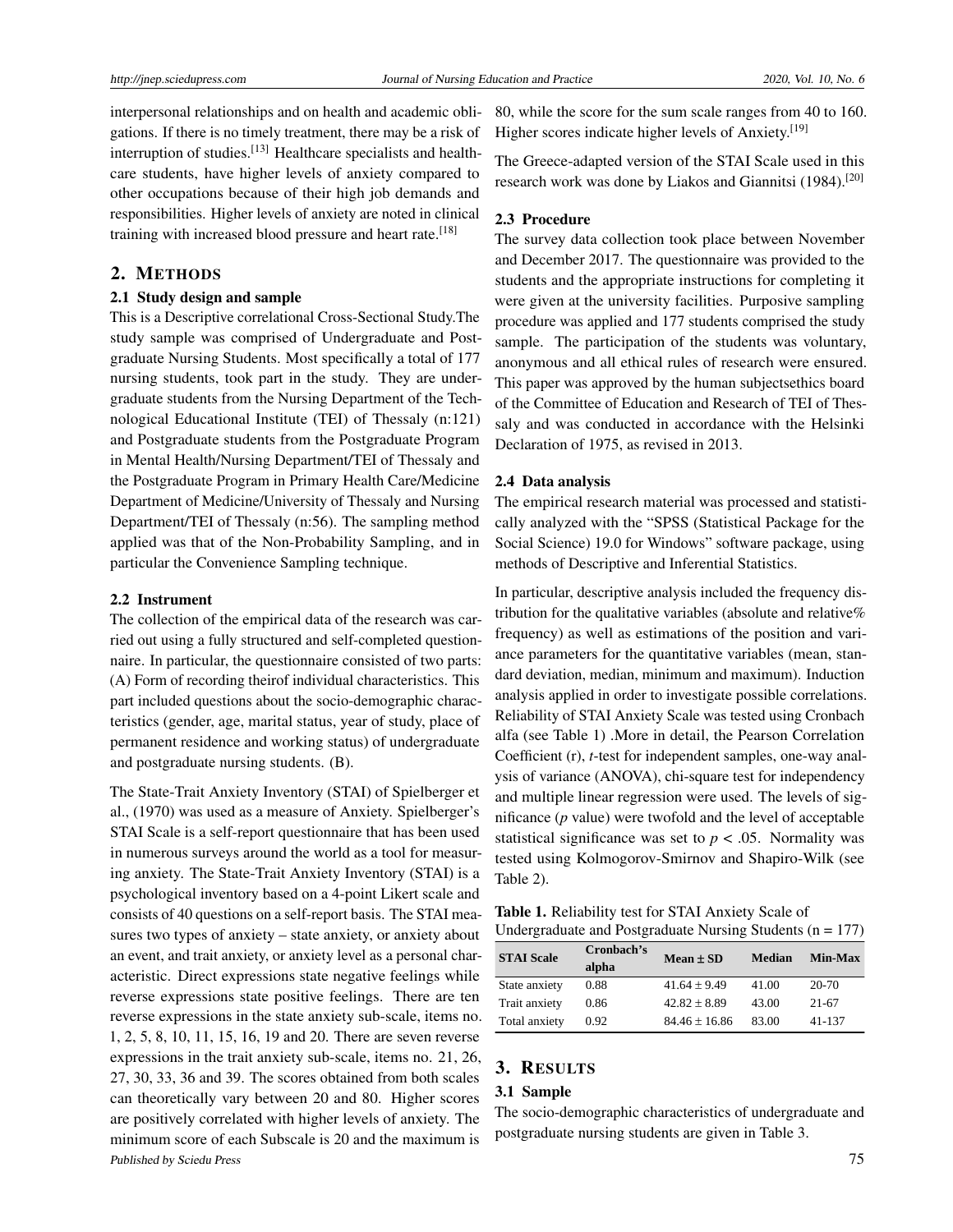| <b>STAI Scale and Subscales</b> |                  | <b>Kolmogorov-Smirnov</b> |      |                  | <b>Shapiro-Wilk</b> |      |
|---------------------------------|------------------|---------------------------|------|------------------|---------------------|------|
|                                 | <b>Statistic</b> | df                        | Sig. | <b>Statistic</b> | df                  | Sig. |
| STAI (Stateanxiety)             | .065             |                           | .068 | .989             |                     | .174 |
| STAI (Traitanxiety)             | .062             | 177                       | .092 | .990             | 17 <sup>7</sup>     | .277 |
| STAI (Totalanxiety)             | .053             |                           | .200 | .991             | $17-$               | .364 |

#### Table 2. Tests of Normality

| <b>Characteristics</b>       | <b>Undergraduate students</b><br>$(n = 121)$ | <b>Postgraduate students</b><br>$(n = 56)$ | <b>Statistical test</b> | $p$ value |
|------------------------------|----------------------------------------------|--------------------------------------------|-------------------------|-----------|
| Gender                       |                                              |                                            |                         |           |
| Male                         | 27(22.3%)                                    | 13 (23.2%)                                 | $\chi^2$ = 0.018        | .894      |
| Female                       | 94 (77.7%)                                   | 43 (76.8%)                                 |                         |           |
| Age (years)                  | $20.37 \pm 3.66$                             | $35.23 \pm 8.82$                           | $t = 12.135$            | < 0.001   |
| <b>Marital status</b>        |                                              |                                            |                         |           |
| Single                       | 119 (98.3%)                                  | 27 (48.2%)                                 | $\chi^2$ = 66.689       | < 0.001   |
| Married                      | $2(1.7\%)$                                   | $25(44.6\%)$                               |                         |           |
| Divorced or Widowed          | $0(0.0\%)$                                   | $4(7.1\%)$                                 |                         |           |
| <b>Year of studies</b>       |                                              |                                            |                         |           |
| 1st half of study            | $67(55.4\%)$                                 | $0(0.0\%)$                                 |                         |           |
| 2nd half of study            | 54 (44.6%)                                   | 56 (100%)                                  |                         |           |
| $1^\circ$ year               | 67                                           | $\boldsymbol{0}$                           | $\chi^2$ = 49.895       | < 0.001   |
| $2^{\circ}$ year             | $\overline{0}$                               | 56                                         |                         |           |
| $3^{\circ}$ year             | 27                                           |                                            |                         |           |
| 4 <sup>°</sup> year          | 27                                           |                                            |                         |           |
| Place of permanent residence |                                              |                                            |                         |           |
| City                         | 78 (64.5%)                                   | 47 (83.9%)                                 | $\chi^2$ = 8.461        | .015      |
| Small town                   | $17(14.0\%)$                                 | $6(10.7\%)$                                |                         |           |
| Village                      | 26 (21.5%)                                   | $3(5.4\%)$                                 |                         |           |
| <b>Work situation</b>        |                                              |                                            |                         |           |
| Full-time employee           | 2(1.7%)                                      | 41 (73.2%)                                 |                         |           |
| Part-time employee           | $12(9.9\%)$                                  | $5(8.9\%)$                                 | $\chi^2$ = 109.581      | < 0.001   |
| Unemployed                   | 107 (88.4%)                                  | 10 (17.9%)                                 |                         |           |
|                              |                                              |                                            |                         |           |

*Note.* The data is given as n (%) for the qualitative variables and mean  $\pm$  sd for the quantitative variables.

#### 3.2 Levels of anxiety

Descriptive analyses for the STAI are reported in Table 1. Both Undergraduate and Postgraduate Nursing students report relatively low levels of overall as well as state- and trait-anxiety.

## 3.3 Anxiety difference of undergraduate and postgraduate nursing students

Table 4 shows bivariate analysis using t-test. Undergraduate students show higher level of both trait- and total anxiety than Postgraduate students ( $p < .01$  and  $p < .05$ , respectively). No significant differences were found in state-anxiety levels between the two groups.

### Table 4. Comparisons of Anxiety levels between undergraduate and postgraduate nursing students  $(n = 177)$

| <b>Level of education</b> | <b>STAI</b>          |                      |                      |  |
|---------------------------|----------------------|----------------------|----------------------|--|
| <b>Nursing Students</b>   | <b>State anxiety</b> | <b>Trait anxiety</b> | <b>Total anxiety</b> |  |
| Undergraduate $(n = 121)$ | $42.30 \pm 8.85$     | $44.08 + 8.61$       | $86.38 + 15.86$      |  |
| Postgraduate ( $n = 56$ ) | $40.23 + 10.69$      | $40.09 + 8.94$       | $80.32 + 18.32$      |  |
|                           | 1.350                | 2.835                | 2.249                |  |
| $p$ value                 | .179                 | .005                 | .026                 |  |

*Note.* The data is given as mean  $\pm$  sd.

## 3.4 Anxiety and socio-demographic characteristics of undergraduate nursing students

From the investigation of the relation between the sociodemographic of the undergraduate students of Nursing and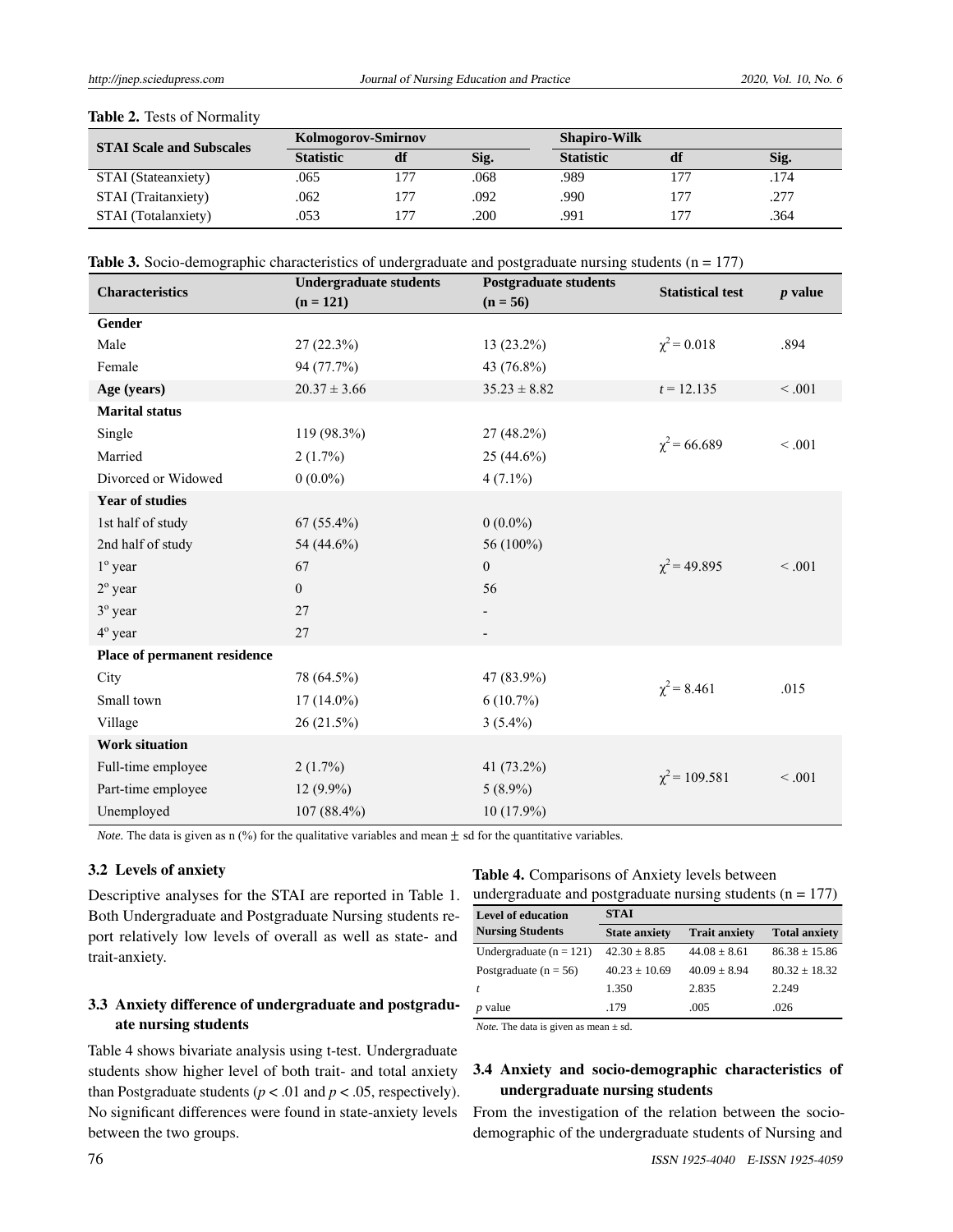Anxiety emerged that the only significant factor for state anxiety is the year of study, (*t* test = 2.052, df = 119;  $p =$ .042) (see Table 5). More in detail, the students of the last two years had a higher mean level of state anxiety versus the

first-year students (44.11  $\pm$  9.59 vs. 40.84  $\pm$  7.98). Also, analysis shows that there are no significant factors for trait and total anxiety for undergraduate nursing students.

| <b>Characteristics</b>       | <b>STAI</b>          |                      |                      |  |  |  |
|------------------------------|----------------------|----------------------|----------------------|--|--|--|
|                              | <b>State anxiety</b> | <b>Trait anxiety</b> | <b>Total anxiety</b> |  |  |  |
| Gender                       |                      |                      |                      |  |  |  |
| Male                         | $41.85 \pm 10.46$    | $42.70 \pm 10.68$    | $84.56 \pm 20.28$    |  |  |  |
| Female                       | $42.43 \pm 8.39$     | $44.48 \pm 7.94$     | $86.90 \pm 14.43$    |  |  |  |
| T                            | 0.296                | 0.944                | 0.677                |  |  |  |
| $p$ value                    | .768                 | .347                 | .500                 |  |  |  |
| Age (years)                  |                      |                      |                      |  |  |  |
| $\overline{R}$               | $-0.038$             | $-0.074$             | $-0.062$             |  |  |  |
| $p$ value                    | .675                 | .420                 | .502                 |  |  |  |
| <b>Year of studies</b>       |                      |                      |                      |  |  |  |
| 1st half of study            | $40.84 \pm 7.98$     | $43.54 \pm 8.40$     | $84.37 \pm 14.66$    |  |  |  |
| 2nd half of study            | $44.11 \pm 9.59$     | $44.76 \pm 8.90$     | $88.87 \pm 17.05$    |  |  |  |
| $\tau$                       | 2.052                | 0.775                | 1.560                |  |  |  |
| $p$ value                    | .042                 | .440                 | .121                 |  |  |  |
| Place of permanent residence |                      |                      |                      |  |  |  |
| City                         | $41.92 \pm 8.48$     | $43.64 \pm 8.30$     | $85.56 \pm 15.09$    |  |  |  |
| Small city/Village           | $42.98 \pm 9.55$     | $44.88 \pm 9.20$     | $87.86 \pm 17.25$    |  |  |  |
| T                            | 0.626                | 0.758                | 0.761                |  |  |  |
| $p$ value                    | .533                 | .450                 | .448                 |  |  |  |
| <b>Work situation</b>        |                      |                      |                      |  |  |  |
| Employee                     | $44.57 \pm 8.36$     | $47.21 \pm 8.43$     | $91.79 \pm 15.86$    |  |  |  |
| Unemployed                   | $42.00 \pm 8.90$     | $43.67 \pm 8.60$     | $85.67 \pm 15.80$    |  |  |  |
| T                            | 1.023                | 1.454                | 1.361                |  |  |  |
| $p$ value                    | .308                 | .149                 | .176                 |  |  |  |

*Note.* The data is given as mean  $\pm$  sd.

## Postgraduate Nursing Students

Using the multivariate analysis for the investigation of the relationship between the socio-demographic characteristics of the undergraduate students of Nursing and State Anxiety,

3.5 Anxiety and socio-demographic characteristics of revealed that the year of study is a significant predictor of state anxiety. In particular, the mean state anxiety for undergraduate nursing students in the last two years was 3.27 higher than in the first year of study (adjusted  $b = 3.275$ ;  $p =$ .042) (see Table 6).

Table 6. Multiple linear regression (stepwise method) with dependent variables the State Anxiety of the STAI Scale and independent variable characteristics of undergraduate nursing students  $(n = 121)$ 

| Independent variables              | <b>State anxiety</b> |           |                     |                |  |
|------------------------------------|----------------------|-----------|---------------------|----------------|--|
|                                    | <b>Adjusted b</b>    | <b>SE</b> | 95% CI              | <i>p</i> value |  |
| Constant $(a)$                     | 37.561               | 2.441     | 32.726 up to 42.395 | < 0.001        |  |
| Year of study                      |                      |           |                     |                |  |
| 1st half of study                  |                      |           |                     | .042           |  |
| 2nd half of study<br>$\sim$ $\sim$ | 3.275                | 1.596     | $0.114$ up to 6.436 |                |  |

*Note.* Adjusted  $R^2 = 2.6\%$ ; F = 4.209; p = .042

## Postgraduate Nursing Students

From the investigation of the relationship between the sociodemographic of postgraduate nursing and Anxiety Students,

3.6 Anxiety and socio-demographic characteristics of revealed that there are two significant factors for state anxiety, age ( $r = -0.303$ , df = 54;  $p=0.023$ ) and marital status (F= 4.571, df1 = 2; df2 = 53; *p* = .023) (see Table 7). More in detail, the results showed that as the age of the students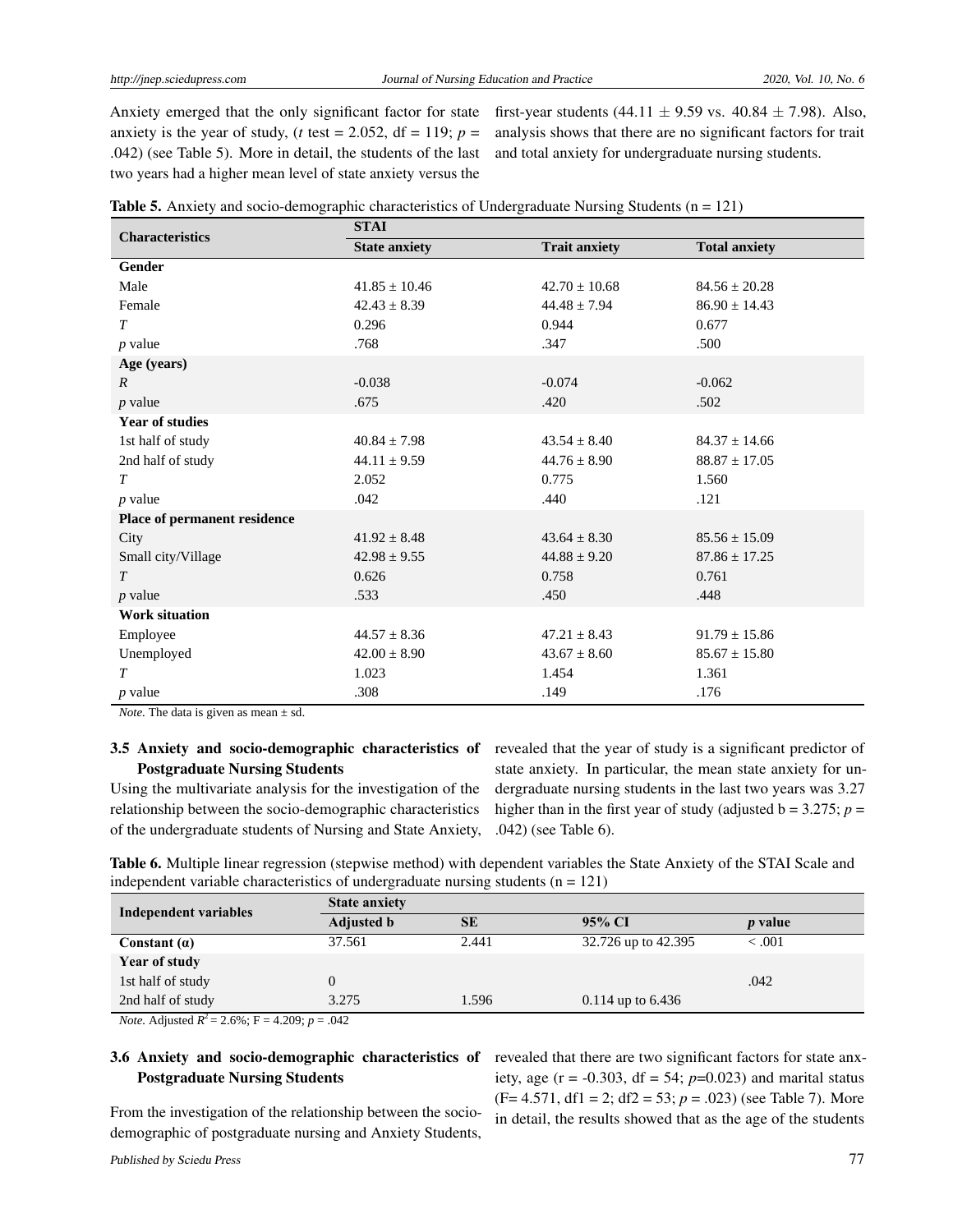increased, the levels of state anxiety reduced. Moreover, married students showed a lower mean level of stateanxiety compare tosingle students  $(36.64 \pm 10.68 \text{ versus } 44.41)$  $\pm$  9.12). Also, divorced/widowed students showed a lower mean level of state anxiety compare to single students (34.50  $\pm$  12.40 versus 44.41  $\pm$  9.12). Using the multivariate analysis for the investigation of the relationship between the sociodemographic characteristics of the postgraduate students of

Nursing and state anxiety, revealed that the marital status is a significant predictor of state anxiety. In particular, the mean value of the state anxiety of married and divorced/widowed postgraduate nursing students was 7,767 units and 9,907 units, respectively, smaller than single students (adjusted *β* = -7.767; *p* = .007 and adjusted *β* = -9.907; *p* = .070, respectively) (see vTable 8).

|  | <b>Table 7.</b> Anxiety and socio-demographic characteristics of Postgraduate Nursing Students $(n = 56)$ |  |  |
|--|-----------------------------------------------------------------------------------------------------------|--|--|
|  |                                                                                                           |  |  |

| <b>Characteristics</b>       | <b>STAI</b>          |                      |                      |  |  |
|------------------------------|----------------------|----------------------|----------------------|--|--|
|                              | <b>State anxiety</b> | <b>Trait anxiety</b> | <b>Total anxiety</b> |  |  |
| <b>Gender</b>                |                      |                      |                      |  |  |
| Male                         | $41.31 \pm 11.24$    | $40.46 \pm 10.51$    | $81.77 \pm 20.07$    |  |  |
| Female                       | $39.91 \pm 10.63$    | $39.98 \pm 8.55$     | $79.88 \pm 17.99$    |  |  |
| $\tau$                       | 0.411                | 0.170                | 0.323                |  |  |
| $p$ value                    | .683                 | .866                 | .748                 |  |  |
| Age (years)                  |                      |                      |                      |  |  |
| $\mathbb{R}$                 | $-0.303$             | $-0.277$             | $-0.312$             |  |  |
| $p$ value                    | .023                 | .039                 | .019                 |  |  |
| <b>Marital status</b>        |                      |                      |                      |  |  |
| Single $(1)$                 | $44.41 \pm 9.12$     | $42.96 \pm 9.18$     | $87.37 \pm 16.81$    |  |  |
| Married (2)                  | $36.64 \pm 10.68$    | $38.32 \pm 7.67$     | $74.96 \pm 17.09$    |  |  |
| Divorced or Widowed (3)      | $34.50 \pm 12.40$    | $31.75 \pm 8.50$     | $66.25 \pm 20.32$    |  |  |
| F                            | 4.571                | 4.022                | 4.844                |  |  |
| $p$ value                    | .015                 | .024                 | .012                 |  |  |
| Post Hoc Test (LSD)          | $(1) > (2) p = .007$ | $(1) > (2) p = .050$ | $(1) > (2) p = .012$ |  |  |
|                              | $(1) > (3) p = .070$ | $(1) > (3) p = .017$ | $(1) > (3) p = .026$ |  |  |
| Place of permanent residence |                      |                      |                      |  |  |
| City                         | $40.83 \pm 10.74$    | $40.45 \pm 8.72$     | $81.28 \pm 18.02$    |  |  |
| Small city/Village           | $37.11 \pm 10.45$    | $38.22 \pm 10.40$    | $75.33 \pm 20.17$    |  |  |
| T                            | 0.955                | 0.680                | 0.890                |  |  |
| $p$ value                    | .344                 | .499                 | .377                 |  |  |
| <b>Work situation</b>        |                      |                      |                      |  |  |
| Full-time employee           | $39.24 \pm 10.44$    | $39.54 \pm 8.37$     | $78.78 \pm 17.43$    |  |  |
| Part-time employee           | $41.60 \pm 9.13$     | $43.40 \pm 5.60$     | $85.00 \pm 12.27$    |  |  |
| Unemployed                   | $43.60 \pm 12.61$    | $40.70 \pm 12.46$    | $84.30 \pm 24.34$    |  |  |
| F                            | 0.705                | 0.435                | 0.535                |  |  |
| $p$ value                    | .499                 | .649                 | .589                 |  |  |

*Note.* The data is given as mean  $\pm$  sd.

Table 8. Multiple linear regression (stepwise method) with dependent variables the State Anxiety of the STAI Scale and independent variables the characteristics of Postgraduate Nursing Students  $(n = 56)$ 

| Independent variables   | <b>State anxiety</b> |           |                   |                |  |
|-------------------------|----------------------|-----------|-------------------|----------------|--|
|                         | <b>Adjusted b</b>    | <b>SE</b> | 95% CI            | <i>p</i> value |  |
| Constant $(a)$          | 44.407               | 1.936     | $40.525 - 48.290$ | $-.001$        |  |
| <b>Marital status</b>   |                      |           |                   |                |  |
| Single $(1)$            |                      |           |                   |                |  |
| Married (2)             | $-7.767$             | 2.792     | $-13.367 - 2.168$ | .007           |  |
| Divorced or Widowed (3) | $-9.907$             | 5.388     | $-20.715 - 0.900$ | .070           |  |

*Note.* Adjusted  $R^2 = 11.5\%$ ; F = 4.571; *p* = .015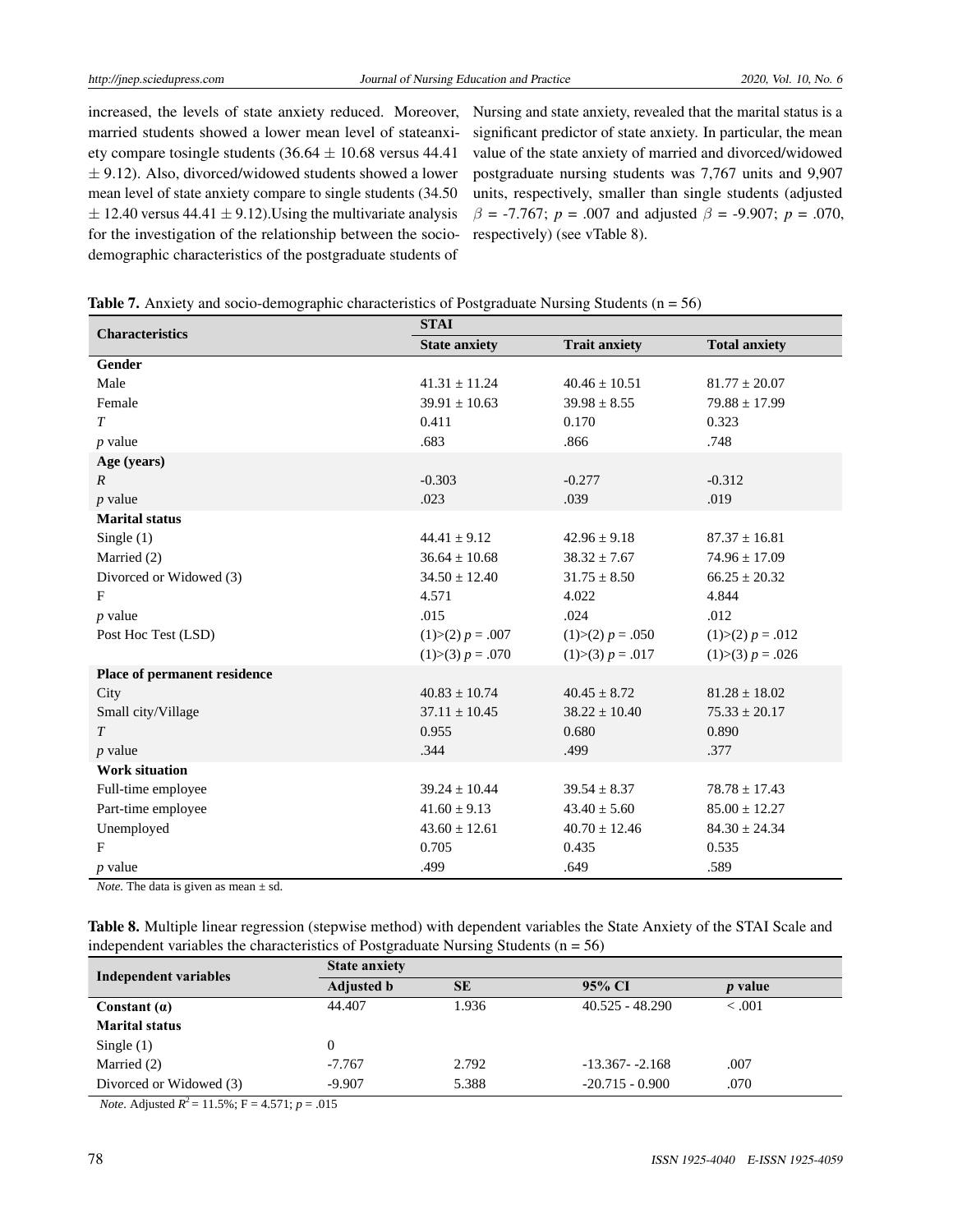The results regarding trait anxiety revealed as significant factors age ( $r = -0.277$ , df = 54;  $p = .039$ ) and marital status (F = 4.022, df1 = 2; df2 = 53;  $p = .024$ ) of students (see Table 7). More in detail, the results showed that as the age of the students increased, the levels of trait anxiety reduced. Furthermore, married students showed a lower mean level of trait anxiety compare to single students (38.32  $\pm$ 7.67 vs.  $42.96 \pm 9.18$ ). Also, divorced/widowed students showed a lower mean level of state anxiety compare to single students (31.75  $\pm$  8, 50 versus 42.96  $\pm$  9.18). Using the

multivariate analysis for the investigation of the relationship between the socio-demographic characteristics of the postgraduate students of Nursing and trait anxiety revealed that the marital status is a significant predictor of trait anxiety. In particular, the mean value of the trait anxiety of married and divorced/widowed postgraduate nursing students was 4.64and 11.21, respectively, smaller than single students (adjusted *β* = -4.643; *p* = .050 and adjusted *β* = -11.213; *p* = .017, respectively) (see Table 9).

Table 9. Multiple linear regression (stepwise method) with dependent variables the Trait Anxiety of the STAI Scale and independent variables the characteristics of Postgraduate Nursing Students  $(n = 56)$ 

| Independent variables                                                                                           | <b>Trait anxiety</b>           |       |                          |                |  |  |
|-----------------------------------------------------------------------------------------------------------------|--------------------------------|-------|--------------------------|----------------|--|--|
|                                                                                                                 | <b>SE</b><br><b>Adjusted b</b> |       | 95% CI                   | <i>p</i> value |  |  |
| Constant $(a)$                                                                                                  | 42.963                         | 1.633 | 39.687 up to 46.239      | < 0.001        |  |  |
| <b>Marital status</b>                                                                                           |                                |       |                          |                |  |  |
| Single $(1)$                                                                                                    |                                |       |                          |                |  |  |
| Married (2)                                                                                                     | $-4.643$                       | 2.355 | $-9.367$ up to $0.080$   | .050           |  |  |
| Divorced or Widowed (3)                                                                                         | $-11.213$                      | 4.547 | $-20.333$ up to $-2.093$ | .017           |  |  |
| the contract of the contract of the contract of the contract of the contract of the contract of the contract of |                                |       |                          |                |  |  |

*Note.* Adjusted  $R^2 = 9.9\%$ ;  $F = 4.022$ ;  $p = .024$ 

Finally, results regarding total anxiety revealed as significant factors age  $(r = -0.312, df = 54; p = .019)$  and marital status  $(F = 4.844, df1 = 2; df2 = 53; p = .012)$  of students (see Table 7). More in detail, the results showed that as the age of the students increased, the levels of total anxiety reduced. Furthermore, married students (74.96  $\pm$  17.09 vs. 87.37  $\pm$ 16.81) and divorced/widowed students (66.25  $\pm$  20.32 vs.  $87.37 \pm 16.81$ ) showed a lower mean level of total anxiety compare to single students. Using the multivariate analysis

for the investigation of the relationship between the sociodemographic characteristics of the postgraduate students of Nursing and total anxiety, revealed that the marital status is a significant predictor of total anxiety. In particular, the mean value of the total anxiety of married and divorced/widowed postgraduate nursing students was 12.41and 21.12, respectively, smaller than single students (adjusted  $\beta$  = -12.410; *p* = .012 and adjusted *β* = -21.120; *p* = .026, respectively) (see Table 10).

|  | Table 10. Multiple linear regression (stepwise method) with dependent variables the Total Anxiety and independent |  |  |  |
|--|-------------------------------------------------------------------------------------------------------------------|--|--|--|
|  | variables the characteristics of Postgraduate Nursing Students ( $n = 56$ )                                       |  |  |  |

| <b>Independent variables</b> | <b>Total anxiety</b> |           |                          |                |  |  |
|------------------------------|----------------------|-----------|--------------------------|----------------|--|--|
|                              | <b>Adjusted b</b>    | <b>SE</b> | 95% CI                   | <i>p</i> value |  |  |
| Constant $(a)$               | 87.370               | 3.302     | 80.747 up to 93.993      | $-.001$        |  |  |
| <b>Marital status</b>        |                      |           |                          |                |  |  |
| Single $(1)$                 |                      |           |                          |                |  |  |
| Married (2)                  | $-12.410$            | 4.762     | $-21.962$ up to $-2.859$ | .012           |  |  |
| Divorced or Widowed (3)      | $-21.120$            | 9.192     | $-39.558$ up to $-2.683$ | .026           |  |  |

*Note.* Adjusted  $R^2 = 12.3\%$ ; F = 4.844; *p* = .012

### 4. DISCUSSION

Anxiety is an integral part of human life. It is a phenomenon that affects people regardless of age, gender and socioeconomic background and has a negative impact both at the mental, social and physical level.

Literature reveals that anxiety has a huge impact on learning. Verifying anxiety level in nursing students is highly

important for the nurse educational process, because the first contact with the hospital setting itself can bring fear and impotence. The negative impact of anxiety may be reduced when faculty acknowledges anxiety and provide a supportive learning environment for nursing students where mistakes are accepted as a part of the learning process.

In our studyas far as the socio - demographic characteris-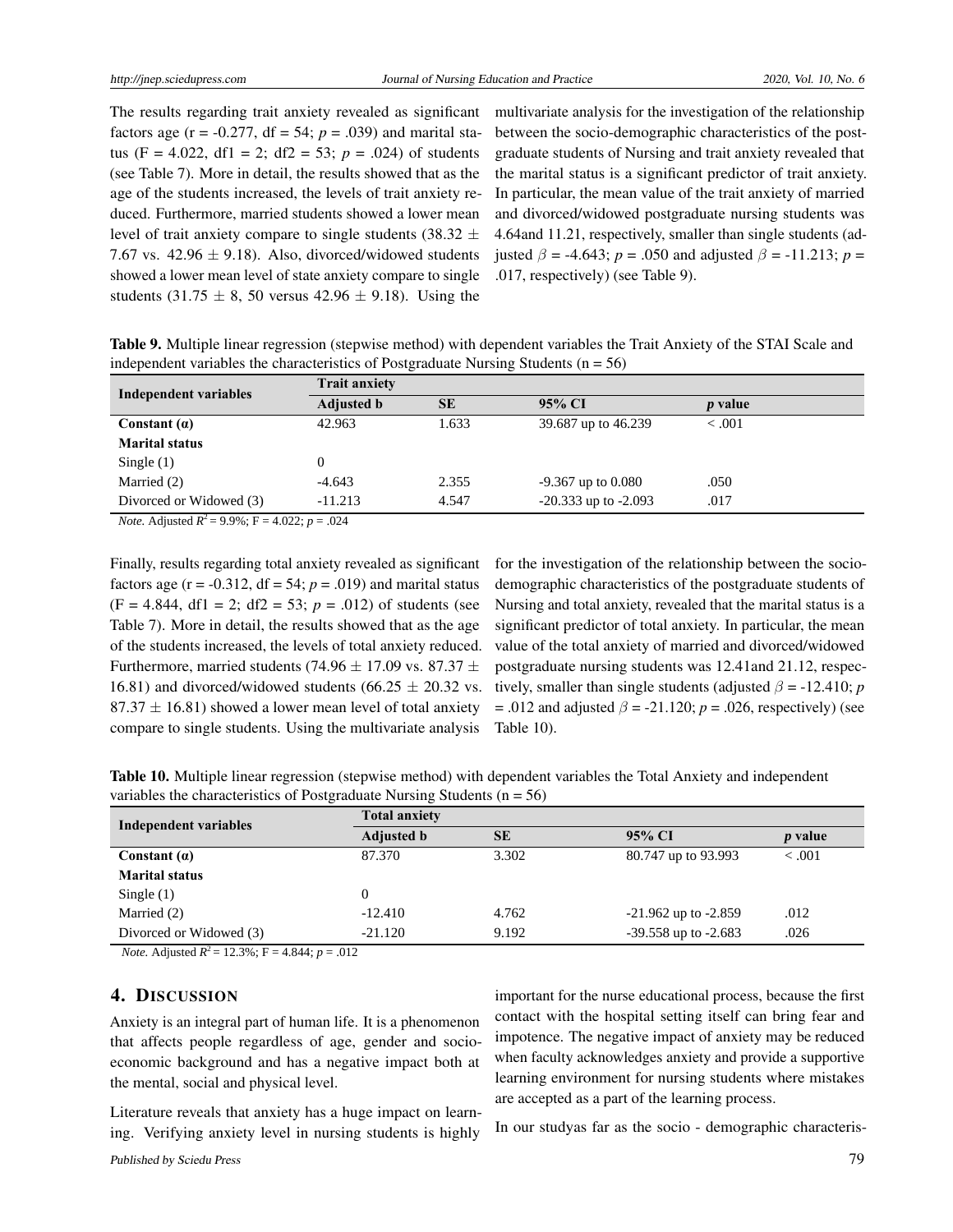tics of undergraduate and postgraduate nursing students are concerned, there were no gender differences in the survey, while there were differences in the year of study, place of residence, age, work and family situation. Similarly, in a survey conducted in Bosnia and Herzegovina among undergraduate nursing students, there were no gender differences in the onset of anxiety.[\[5\]](#page-7-4)

The mean state anxiety scores of both undergraduate and postgraduate nursing studentswas low. Although the number of students who presented low anxiety level is small the need of support to these students is essential and can be decisive when it is realized that the anxiety is severe enough to damage their learning or their clinical training.Traitanxiety and total anxiety score of undergraduate nursing students was found to be higher than that of postgraduate nursing students. A previous study conducted in 2009 amongst undergraduate students in Spain also showed higher rates of anxiety.[\[21\]](#page-8-6) An important factor for high anxiety rates of undergraduate nursing students is the clinical part of their studies as they come into contact with the human body for the first time, they feel a lot of insecurity as they are not prepared for challenging situations as nursing programs are intense, complex, and require long hours in the clinical setting.[\[22\]](#page-8-7)

This study found that the year of study is a significant predictor of state anxiety. This finding can be explained by the fact that the experience of taking care of the sick, interacting with patients, and dealing with death during clinical placement may have caused psychological problems for our undergraduate nursing students as it was similarly shown in a study conducted by Chen et al.  $(2015)$ .<sup>[\[23\]](#page-8-8)</sup>

#### Limitations

A significant limitation of the present study was the small sample size and sample selection from a particular geographical area of Greece. For this purpose, you will consider future research into a larger sample size by recording more social-demographic characteristics of the students.

## 5. CONCUSSION

In conclusion, there have not been many researches involving nursing students. For this research, the majority of undergraduate and postgraduate students showed relatively low levels of anxiety. An important factor for undergraduate students was the year of study; while for the postgraduate students were marital status and age.

#### CONFLICTS OF INTEREST DISCLOSURE

The authors declare that there is no conflict of interest.

#### **REFERENCES**

- <span id="page-7-0"></span>[1] American Psychological Association (APA). Anxiety. [Internet]. 2020[cited 2020 March7]. Available from: [https://www.apa.or](https://www.apa.org/topics/anxiety) [g/topics/anxiety](https://www.apa.org/topics/anxiety)
- <span id="page-7-1"></span>[2] Anxiety and Depression Association of America (ADAA). Stress. [Internet]. [cited 2020 March9]. Available from: [https://adaa.o](https://adaa.org/understanding-anxiety/related-illnesses/stress) [rg/understanding-anxiety/related-illnesses/stress](https://adaa.org/understanding-anxiety/related-illnesses/stress)
- <span id="page-7-2"></span>[3] Spielberger CD. Theory and research on anxiety. In CD Spielberger, Anxiety and behavior. New York: Academic Press; 1966; 3-20p. <https://doi.org/10.1016/B978-1-4832-3131-0.50006-8>
- <span id="page-7-3"></span>[4] Racic M, Todorovic R, Ivkovic N, et al. Self-Perceived Stress in Relation to Anxiety, Depression and Health-related Quality of Life among Health Professions Students: A Cross-sectional Study from Bosnia and Herzegovina. Zdr Varst. 2017 Oct 9; 56(4): 251-259. PMid:29062400 <https://doi.org/10.1515/sjph-2017-0034>
- <span id="page-7-4"></span>[5] Murphy L, DenisR, Ward CP, et al. Tartar. Academic stress differentially influences perceived stress, salivary cortisol, and Immunoglobulin-Ain undergraduate students. Stress. 2010 Jul; 13(4): 365-70. PMid:20536338 [https://doi.org/10.3109/10253891](https://doi.org/10.3109/10253891003615473) [003615473](https://doi.org/10.3109/10253891003615473)
- <span id="page-7-5"></span>[6] Stults-Kolehmainen MA, Sinha R. The effects of stress on physical activity and exercise.Sports Med. 2014 Jan; 44(1): 81-121. PMid:24030837 [https://doi.org/10.1007/s40279-013-009](https://doi.org/10.1007/s40279-013-0090-5)  $0 - 5$
- <span id="page-7-6"></span>[7] Patitsa C, Chaniotis D, Chaniotis F, et al. The relationship of selfesteem, body mass index, state anxiety and physical activity at college

students. e-Journal of Science & Technology. 2011; 6(3): 103-117 (in Greek).

- <span id="page-7-7"></span>[8] Ramli NH, Alavi M, MehrinezhadSA, et al. Academic Stress and Self-Regulation among University Students in Malaysia: Mediator Role of Mindfulness.Behavioral Sciences. 2018; 8(1): 12. PMid:29342910 <https://doi.org/10.3390/bs8010012>
- <span id="page-7-8"></span>[9] Bedewy D, Gabriel A. Examining perceptions of academic stress and its sources among university students: The Perception of Academic Stress Scale. Health Psychol Open. 2015 Jul 30; 2(2): 1-9. PMid:28070363 [https://doi.org/10.1177/20551029155967](https://doi.org/10.1177/2055102915596714) [14](https://doi.org/10.1177/2055102915596714)
- <span id="page-7-9"></span>[10] Mark G, Smith AP. Occupational stress, job characteristics, coping, and the mental health of nurses. BrJ Health Psychol. 2012; 17(3): 505- 521. PMid:22107162 [https://doi.org/10.1111/j.2044-828](https://doi.org/10.1111/j.2044-8287.2011.02051.x) [7.2011.02051.x](https://doi.org/10.1111/j.2044-8287.2011.02051.x)
- <span id="page-7-10"></span>[11] Velana M, Barbouni A, Merakou K, et al. Research of quality of life in students of programmes of postgraduate studies in Public Health. Archives of Hellenic Medicine/ArheiaEllenikesIatrikes. 2012 Mar/Apr; 29(2): 195-201 (in Greek).
- <span id="page-7-11"></span>[12] Mellanby J, ZimdarsA. Trait anxiety and final degree performance at the University of Oxford. Higher Education. 2010; 61: 357-370. <https://doi.org/10.1007/s10734-010-9335-5>
- <span id="page-7-12"></span>[13] Kadapatti MG, Vijayalaxmi AH. Stressors of academic stress-a study on pre-university students. Indian Journal of Scientific Research. 2012; 3(1): 171-175.
- <span id="page-7-13"></span>[14] Kulsoom B, Afsar NA. Stress, anxiety, and depression among medical students in a multiethnic setting. Neuropsychiatric Dis-